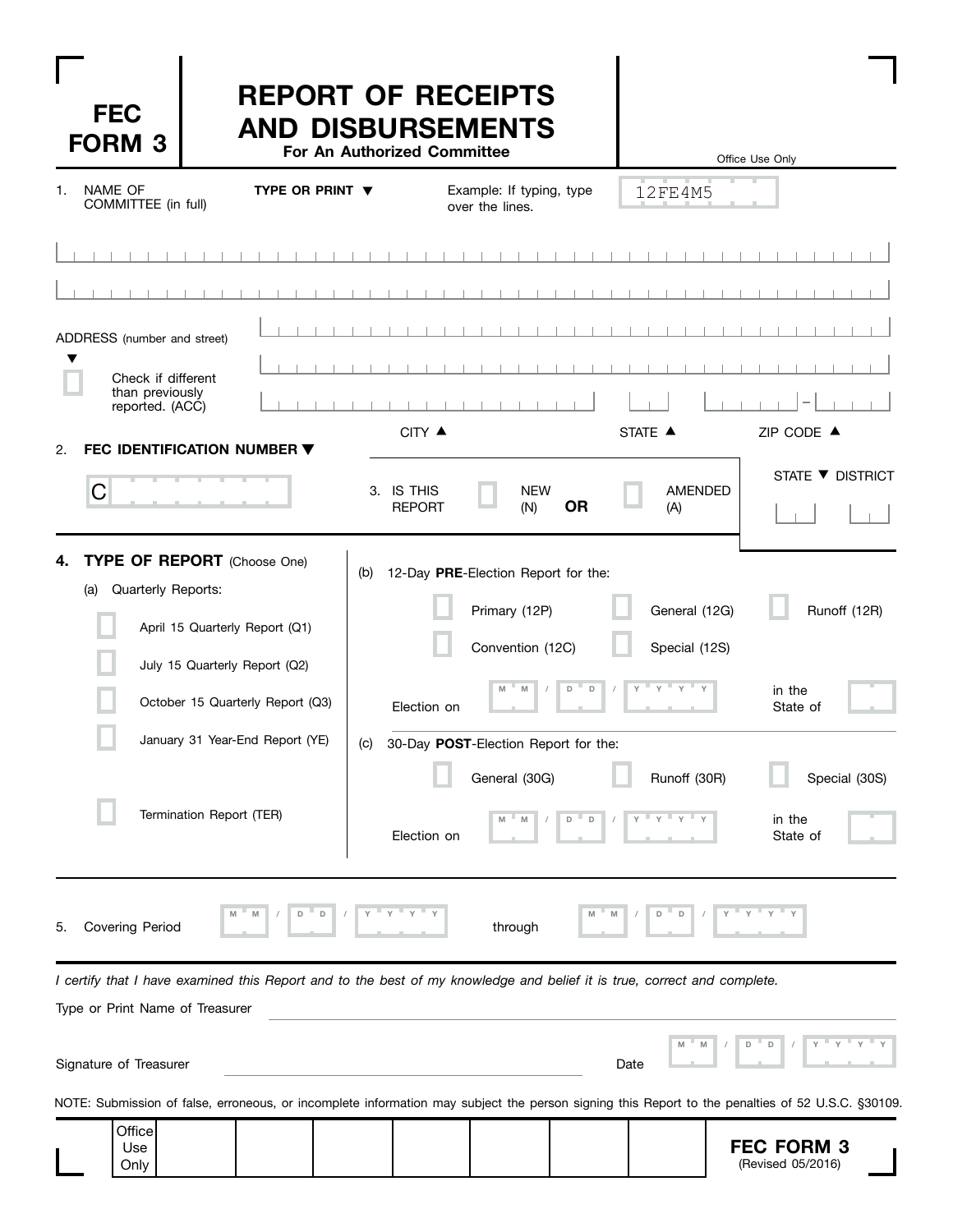|    |     | FEC Form 3 (Revised 03/2016)                                                                        | <b>SUMMARY PAGE</b><br>of Receipts and Disbursements | Page 2                                           |
|----|-----|-----------------------------------------------------------------------------------------------------|------------------------------------------------------|--------------------------------------------------|
|    |     | Write or Type Committee Name                                                                        |                                                      |                                                  |
|    |     | M<br>Report Covering the Period:<br>From:                                                           | D<br>$\mathsf D$<br>M<br>To:                         | D<br>$\mathsf D$<br>M<br>M                       |
|    |     |                                                                                                     | <b>COLUMN A</b><br><b>This Period</b>                | <b>COLUMN B</b><br><b>Election Cycle-to-Date</b> |
| 6. |     | Net Contributions (other than loans)                                                                |                                                      |                                                  |
|    | (a) | <b>Total Contributions</b><br>(other than loans) (from Line 11(e))                                  |                                                      |                                                  |
|    | (b) | <b>Total Contribution Refunds</b>                                                                   |                                                      |                                                  |
|    | (C) | Net Contributions (other than loans)<br>(subtract Line 6(b) from Line 6(a))                         |                                                      |                                                  |
| 7. |     | Net Operating Expenditures                                                                          |                                                      |                                                  |
|    | (a) | <b>Total Operating Expenditures</b>                                                                 |                                                      |                                                  |
|    | (b) | Total Offsets to Operating<br>Expenditures (from Line 14)                                           |                                                      |                                                  |
|    | (C) | Net Operating Expenditures<br>(subtract Line 7(b) from Line 7(a))                                   |                                                      |                                                  |
| 8. |     | Cash on Hand at Close of<br>Reporting Period (from Line 27)                                         |                                                      |                                                  |
| 9. |     | Debts and Obligations Owed TO<br>the Committee (Itemize all on<br>Schedule C and/or Schedule D)     |                                                      |                                                  |
|    |     | 10. Debts and Obligations Owed BY<br>the Committee (Itemize all on<br>Schedule C and/or Schedule D) |                                                      |                                                  |

г

### **For further information contact:**

Federal Election Commission 1050 First Street, N.E. Washington, DC 20463

> Toll Free 800-424-9530 Local 202-694-1100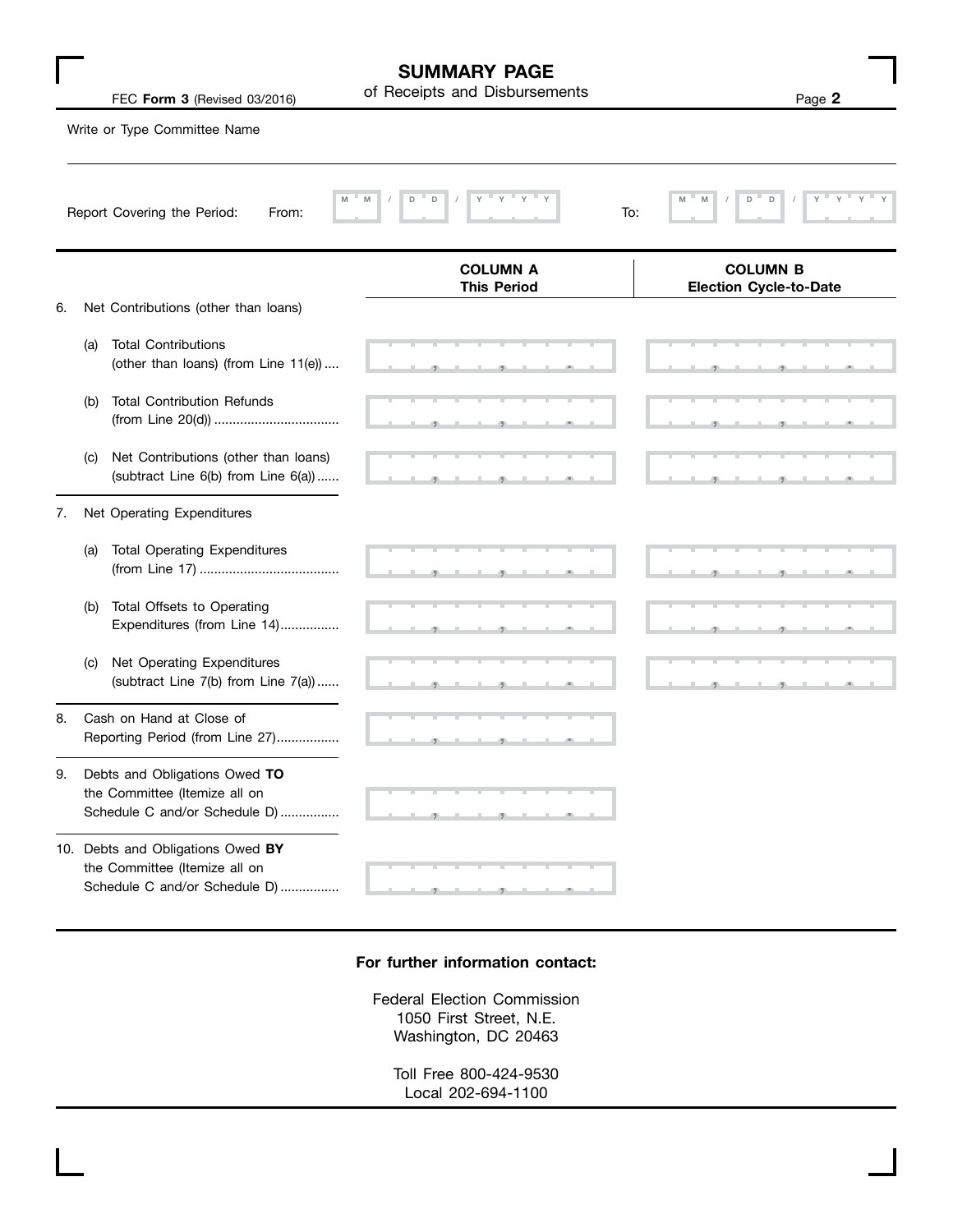|                                                                                                                                                              | <b>DETAILED SUMMARY PAGE</b><br>of Receipts | Page 3                                            |
|--------------------------------------------------------------------------------------------------------------------------------------------------------------|---------------------------------------------|---------------------------------------------------|
| FEC Form 3 (Revised 05/2016)<br>Write or Type Committee Name                                                                                                 |                                             |                                                   |
| Report Covering the Period:<br>From:                                                                                                                         | M<br>M<br>D<br>Y<br>$-Y$<br>D               | M<br>M<br>D<br>$\mathbb D$<br>$Y = Y$<br>Y<br>To: |
| <b>I. RECEIPTS</b>                                                                                                                                           | <b>COLUMN A</b><br><b>Total This Period</b> | <b>COLUMN B</b><br><b>Election Cycle-to-Date</b>  |
| 11. CONTRIBUTIONS (other than loans) FROM:                                                                                                                   |                                             |                                                   |
| Individuals/Persons Other Than<br>(a)<br><b>Political Committees</b><br>Itemized (use Schedule A)<br>(i)<br>(iii) TOTAL of contributions<br>from individuals |                                             |                                                   |
| Political Party Committees<br>(b)<br><b>Other Political Committees</b><br>(c)<br>(d)<br>TOTAL CONTRIBUTIONS<br>(e)                                           |                                             |                                                   |
| (other than loans)<br>(add Lines 11(a)(iii), (b), (c), and (d))                                                                                              |                                             |                                                   |
| 12. TRANSFERS FROM OTHER<br>AUTHORIZED COMMITTEES                                                                                                            |                                             |                                                   |
| 13. LOANS:<br>Made or Guaranteed by the<br>(a)<br>(b)                                                                                                        |                                             |                                                   |
| TOTAL LOANS<br>(c)<br>(add Lines 13(a) and (b))                                                                                                              |                                             |                                                   |
| 14. OFFSETS TO OPERATING<br><b>EXPENDITURES</b><br>(Refunds, Rebates, etc.)                                                                                  |                                             |                                                   |
| 15. OTHER RECEIPTS<br>(Dividends, Interest, etc.)                                                                                                            |                                             |                                                   |
| 16. TOTAL RECEIPTS (add Lines<br>11(e), 12, 13(c), 14, and 15)<br>(Carry Total to Line 24, page 4)                                                           |                                             |                                                   |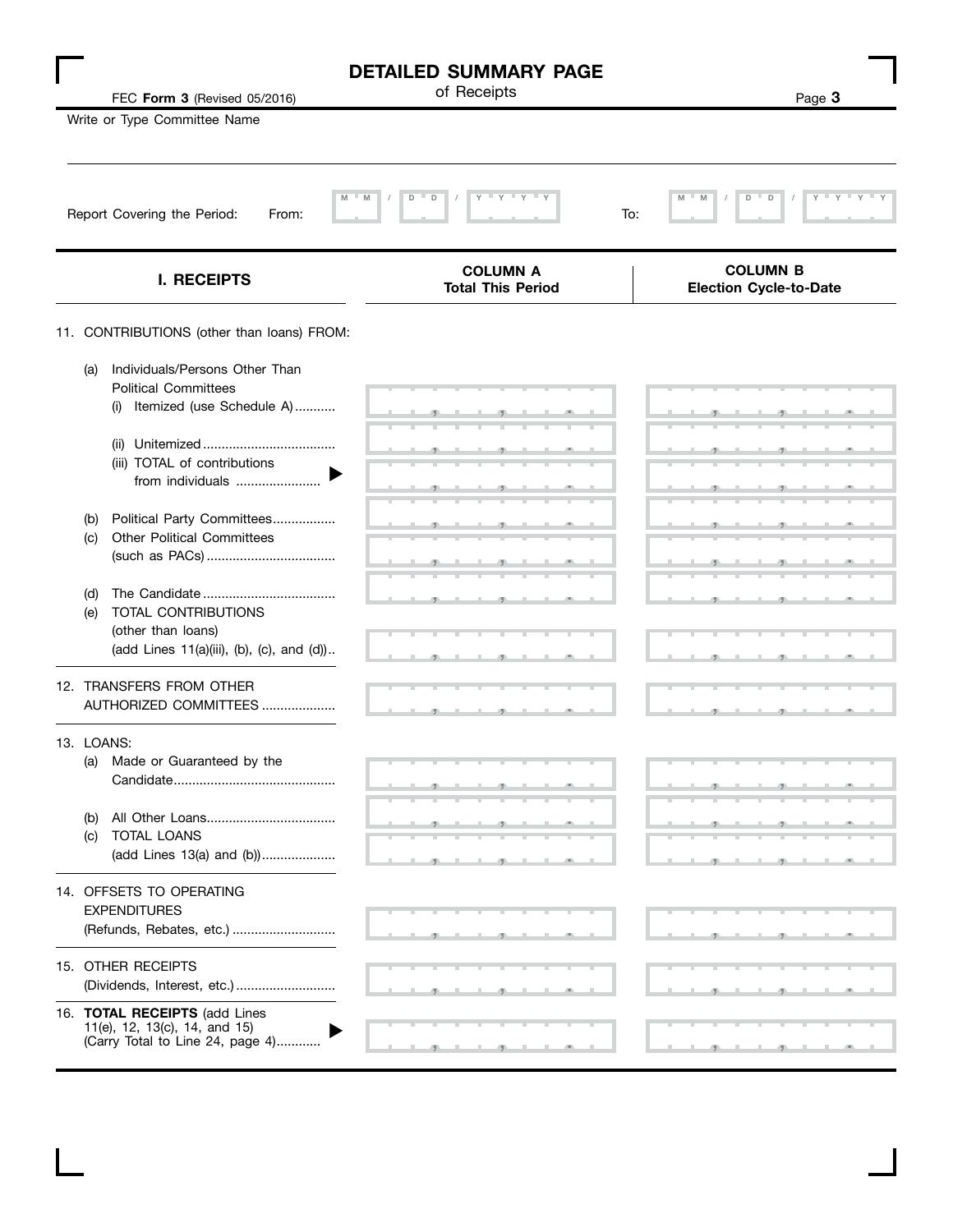# **DETAILED SUMMARY PAGE**<br>of Disbursements

of Disbursements FEC **Form 3** (Revised 05/2016) Page **4**

| <b>COLUMN A</b><br><b>Total This Period</b> | <b>COLUMN B</b><br><b>Election Cycle-to-Date</b> |  |  |  |  |
|---------------------------------------------|--------------------------------------------------|--|--|--|--|
|                                             |                                                  |  |  |  |  |
|                                             |                                                  |  |  |  |  |
|                                             |                                                  |  |  |  |  |
|                                             |                                                  |  |  |  |  |
|                                             |                                                  |  |  |  |  |
|                                             |                                                  |  |  |  |  |

### **III. CASH SUMMARY**

|                                               | <u>I a go that go that which the set of the set of the set of the set of the set of the set of the set of the set of the set of the set of the set of the set of the set of the set of the set of the set of the set of the set </u>       |  |  |  |  |  |
|-----------------------------------------------|--------------------------------------------------------------------------------------------------------------------------------------------------------------------------------------------------------------------------------------------|--|--|--|--|--|
|                                               | <u><b>La region de generalista de la regional de la regional de la regional de la regional de la regional de la regional de la regional de la regional de la regional de la regional de la regional de la regional de la regional </b></u> |  |  |  |  |  |
|                                               | $\frac{1}{2}$ . The state of the state of the state of the state of the state of the state of the state of the state of the state of the state of the state of the state of the state of the state of the state of the state of t          |  |  |  |  |  |
| 27. CASH ON HAND AT CLOSE OF REPORTING PERIOD |                                                                                                                                                                                                                                            |  |  |  |  |  |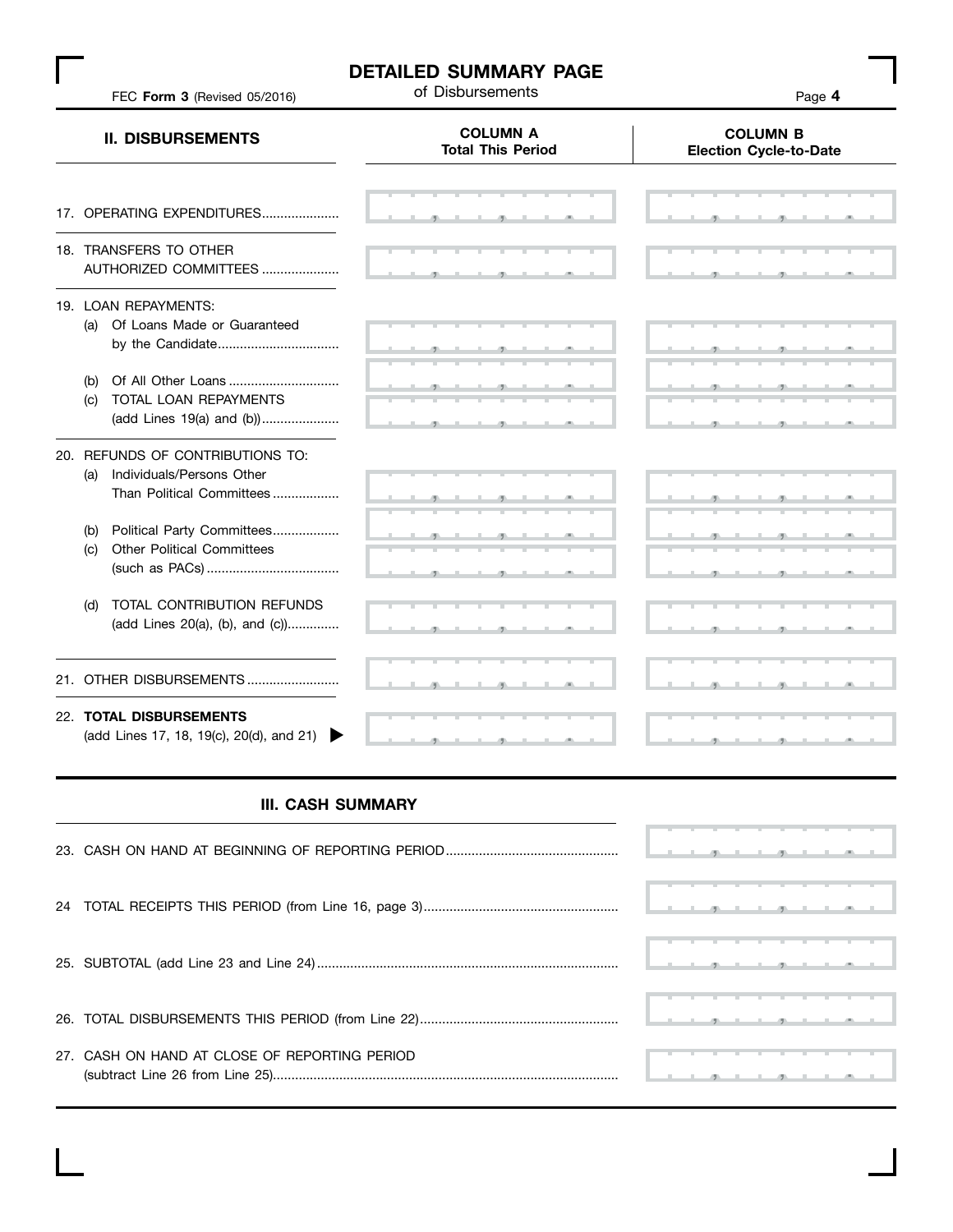| <b>SCHEDULE A (FEC Form 3)</b> |                                                                                                                                                                                                                                                                                         |              |                                                      | FOR LINE NUMBER: |                 |                        |                                    |                 | PAGE | OF                  |  |    |
|--------------------------------|-----------------------------------------------------------------------------------------------------------------------------------------------------------------------------------------------------------------------------------------------------------------------------------------|--------------|------------------------------------------------------|------------------|-----------------|------------------------|------------------------------------|-----------------|------|---------------------|--|----|
|                                |                                                                                                                                                                                                                                                                                         |              | Use separate schedule(s)<br>for each category of the | (check only one) |                 |                        |                                    |                 |      |                     |  |    |
|                                | <b>ITEMIZED RECEIPTS</b>                                                                                                                                                                                                                                                                |              | Detailed Summary Page                                |                  | 11a             | 11 <sub>b</sub><br>11c |                                    |                 | 11d  |                     |  |    |
|                                |                                                                                                                                                                                                                                                                                         |              |                                                      |                  | 12              |                        | 13a                                | 13 <sub>b</sub> |      | 14                  |  | 15 |
|                                | Any information copied from such Reports and Statements may not be sold or used by any person for the purpose of soliciting contributions<br>or for commercial purposes, other than using the name and address of any political committee to solicit contributions from such committee. |              |                                                      |                  |                 |                        |                                    |                 |      |                     |  |    |
|                                | NAME OF COMMITTEE (In Full)                                                                                                                                                                                                                                                             |              |                                                      |                  |                 |                        |                                    |                 |      |                     |  |    |
|                                |                                                                                                                                                                                                                                                                                         |              |                                                      |                  |                 |                        |                                    |                 |      |                     |  |    |
|                                |                                                                                                                                                                                                                                                                                         |              |                                                      |                  |                 |                        |                                    |                 |      |                     |  |    |
|                                | Full Name (Last, First, Middle Initial)                                                                                                                                                                                                                                                 |              |                                                      |                  |                 |                        |                                    |                 |      |                     |  |    |
| А.                             |                                                                                                                                                                                                                                                                                         |              |                                                      |                  | Date of Receipt |                        |                                    |                 |      |                     |  |    |
|                                | <b>Mailing Address</b>                                                                                                                                                                                                                                                                  |              |                                                      |                  | $M - M$         |                        | $D$ $D$                            |                 |      | Y FY FY F           |  |    |
|                                | City                                                                                                                                                                                                                                                                                    | <b>State</b> | Zip Code                                             |                  |                 |                        |                                    |                 |      |                     |  |    |
|                                |                                                                                                                                                                                                                                                                                         |              |                                                      |                  |                 |                        |                                    |                 |      |                     |  |    |
|                                |                                                                                                                                                                                                                                                                                         |              |                                                      |                  |                 |                        |                                    |                 |      |                     |  |    |
|                                | FEC ID number of contributing<br>federal political committee.                                                                                                                                                                                                                           | C            |                                                      |                  |                 |                        | Amount of Each Receipt this Period |                 |      |                     |  |    |
|                                |                                                                                                                                                                                                                                                                                         |              |                                                      |                  |                 |                        |                                    |                 |      |                     |  |    |
|                                | Name of Employer                                                                                                                                                                                                                                                                        | Occupation   |                                                      |                  |                 |                        |                                    |                 |      |                     |  |    |
|                                |                                                                                                                                                                                                                                                                                         |              |                                                      |                  |                 |                        | Memo Item                          |                 |      |                     |  |    |
|                                | Receipt For:<br>Primary<br>General                                                                                                                                                                                                                                                      |              | Election Cycle-to-Date                               |                  |                 |                        |                                    |                 |      |                     |  |    |
|                                | Other (specify) $\blacktriangledown$                                                                                                                                                                                                                                                    |              |                                                      |                  |                 |                        |                                    |                 |      |                     |  |    |
|                                |                                                                                                                                                                                                                                                                                         |              |                                                      |                  |                 |                        |                                    |                 |      |                     |  |    |
|                                | Full Name (Last, First, Middle Initial)                                                                                                                                                                                                                                                 |              |                                                      |                  |                 |                        |                                    |                 |      |                     |  |    |
| В.                             |                                                                                                                                                                                                                                                                                         |              |                                                      |                  | Date of Receipt |                        |                                    |                 |      |                     |  |    |
|                                | <b>Mailing Address</b>                                                                                                                                                                                                                                                                  |              |                                                      |                  |                 |                        | D<br>$\Box$                        |                 |      |                     |  |    |
|                                |                                                                                                                                                                                                                                                                                         |              |                                                      |                  |                 |                        |                                    |                 |      |                     |  |    |
|                                | City                                                                                                                                                                                                                                                                                    | State        | Zip Code                                             |                  |                 |                        |                                    |                 |      |                     |  |    |
|                                |                                                                                                                                                                                                                                                                                         |              |                                                      |                  |                 |                        |                                    |                 |      |                     |  |    |
|                                | FEC ID number of contributing<br>federal political committee.                                                                                                                                                                                                                           | C            |                                                      |                  |                 |                        | Amount of Each Receipt this Period |                 |      |                     |  |    |
|                                |                                                                                                                                                                                                                                                                                         |              |                                                      |                  |                 |                        |                                    |                 |      |                     |  |    |
|                                | Name of Employer                                                                                                                                                                                                                                                                        | Occupation   |                                                      |                  |                 |                        |                                    |                 |      |                     |  |    |
|                                |                                                                                                                                                                                                                                                                                         |              |                                                      |                  | Memo Item       |                        |                                    |                 |      |                     |  |    |
|                                | Receipt For:                                                                                                                                                                                                                                                                            |              | Election Cycle-to-Date                               |                  |                 |                        |                                    |                 |      |                     |  |    |
|                                | Primary<br>General                                                                                                                                                                                                                                                                      |              |                                                      |                  |                 |                        |                                    |                 |      |                     |  |    |
|                                | Other (specify) $\blacktriangledown$                                                                                                                                                                                                                                                    |              |                                                      |                  |                 |                        |                                    |                 |      |                     |  |    |
|                                | Full Name (Last, First, Middle Initial)                                                                                                                                                                                                                                                 |              |                                                      |                  |                 |                        |                                    |                 |      |                     |  |    |
| C.                             |                                                                                                                                                                                                                                                                                         |              |                                                      |                  | Date of Receipt |                        |                                    |                 |      |                     |  |    |
|                                | <b>Mailing Address</b>                                                                                                                                                                                                                                                                  |              |                                                      |                  |                 |                        | $D$ $D$                            |                 |      | $Y - Y - Y - Y - Y$ |  |    |
|                                |                                                                                                                                                                                                                                                                                         |              |                                                      |                  |                 |                        |                                    |                 |      |                     |  |    |
|                                | City                                                                                                                                                                                                                                                                                    | <b>State</b> | Zip Code                                             |                  |                 |                        |                                    |                 |      |                     |  |    |
|                                |                                                                                                                                                                                                                                                                                         |              |                                                      |                  |                 |                        |                                    |                 |      |                     |  |    |
|                                | FEC ID number of contributing<br>federal political committee.                                                                                                                                                                                                                           | C            |                                                      |                  |                 |                        | Amount of Each Receipt this Period |                 |      |                     |  |    |
|                                |                                                                                                                                                                                                                                                                                         |              |                                                      |                  |                 |                        |                                    |                 |      |                     |  |    |
|                                | Name of Employer                                                                                                                                                                                                                                                                        | Occupation   |                                                      |                  |                 |                        |                                    |                 |      |                     |  |    |
|                                |                                                                                                                                                                                                                                                                                         |              |                                                      |                  |                 |                        |                                    |                 |      |                     |  |    |
|                                | Receipt For:                                                                                                                                                                                                                                                                            |              | Election Cycle-to-Date                               |                  |                 |                        | Memo Item                          |                 |      |                     |  |    |
|                                | Primary<br>General<br>Other (specify) $\blacktriangledown$                                                                                                                                                                                                                              |              |                                                      |                  |                 |                        |                                    |                 |      |                     |  |    |
|                                |                                                                                                                                                                                                                                                                                         |              |                                                      |                  |                 |                        |                                    |                 |      |                     |  |    |
|                                |                                                                                                                                                                                                                                                                                         |              |                                                      |                  |                 |                        |                                    |                 |      |                     |  |    |
|                                |                                                                                                                                                                                                                                                                                         |              |                                                      |                  |                 |                        |                                    |                 |      |                     |  |    |
|                                |                                                                                                                                                                                                                                                                                         |              |                                                      |                  |                 |                        |                                    |                 |      |                     |  |    |
|                                |                                                                                                                                                                                                                                                                                         |              |                                                      |                  |                 |                        |                                    |                 |      |                     |  |    |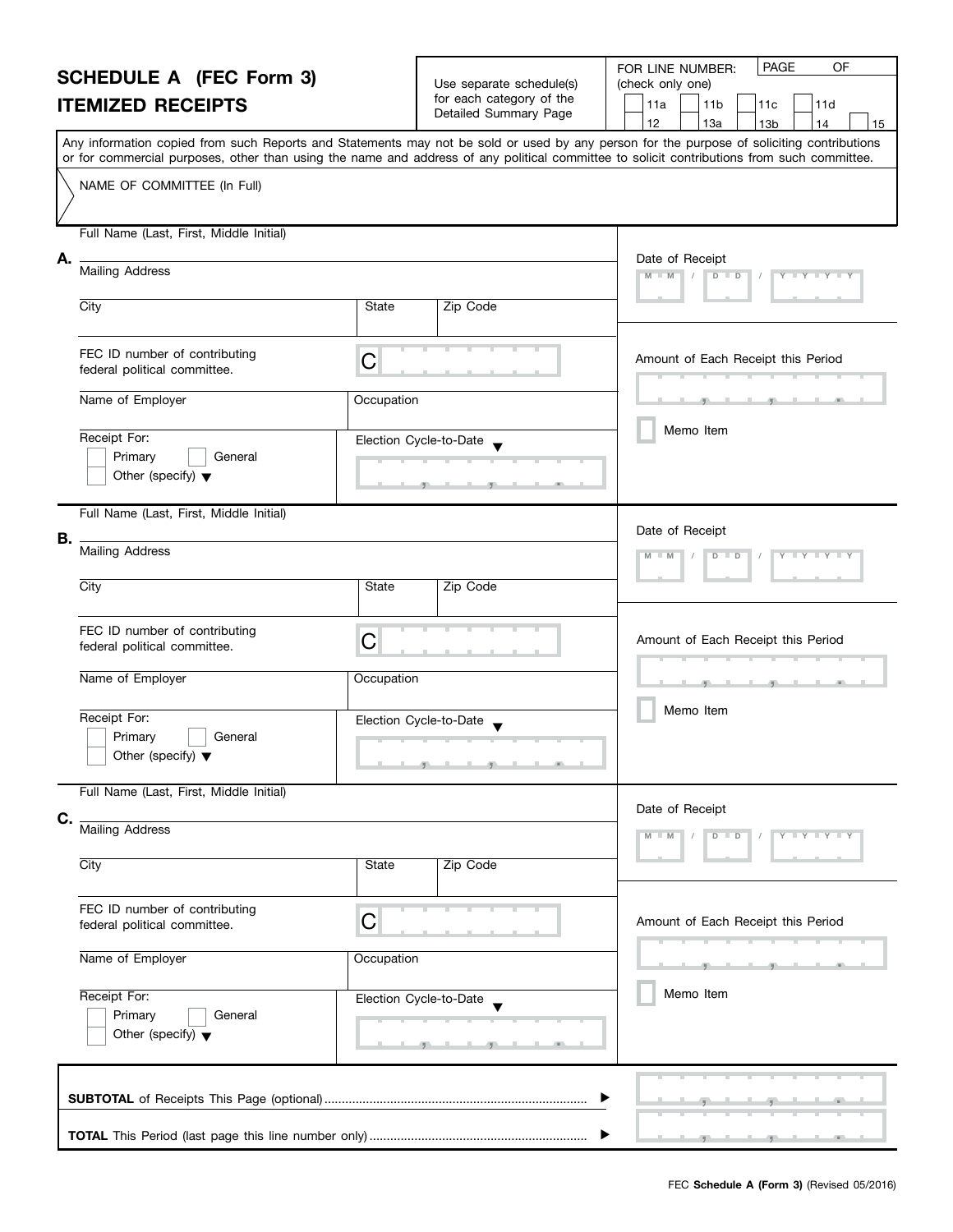#### **SCHEDULE B (FEC Form 3) ITEMIZED DISBURSEMENTS** Any information copied from such Reports and Statements may not be sold or used by any person for the purpose of soliciting contributions or for commercial purposes, other than using the name and address of any political committee to solicit contributions from such committee. NAME OF COMMITTEE (In Full) Full Name (Last, First, Middle Initial) Mailing Address **A.** Date of Disbursement FOR LINE NUMBER: PAGE OF (check only one) Use separate schedule(s) for each category of the Detailed Summary Page 17 | |18 | |19a | |19b 20a | |20b | |20c | |21  **M M / D D / Y Y Y Y**

|                             | Mailing Address                                   |                                                                                                                 |  |                                                                      |                                         |      |                                               |
|-----------------------------|---------------------------------------------------|-----------------------------------------------------------------------------------------------------------------|--|----------------------------------------------------------------------|-----------------------------------------|------|-----------------------------------------------|
|                             | City                                              | State<br>Zip Code                                                                                               |  |                                                                      |                                         |      | FEC Identification Number                     |
|                             | Purpose of Disbursement                           |                                                                                                                 |  |                                                                      |                                         |      | С                                             |
| Candidate Name<br>Category/ |                                                   |                                                                                                                 |  |                                                                      |                                         | Type | Amount of Each Disbursement this Period       |
|                             | Office Sought:                                    | House<br>Senate<br>President                                                                                    |  | Disbursement For:<br>Primary<br>Other (specify) $\blacktriangledown$ | General                                 |      | $\tau$ and $\tau$ and $\tau$<br>Memo Item     |
|                             | State:<br>Full Name (Last, First, Middle Initial) | District:                                                                                                       |  |                                                                      |                                         |      |                                               |
| В.                          |                                                   |                                                                                                                 |  |                                                                      |                                         |      | Date of Disbursement<br>M<br>D<br>M<br>D<br>Y |
|                             | <b>Mailing Address</b>                            |                                                                                                                 |  |                                                                      |                                         |      |                                               |
|                             | City                                              |                                                                                                                 |  | State                                                                | Zip Code                                |      | FEC Identification Number                     |
|                             | Purpose of Disbursement                           |                                                                                                                 |  |                                                                      | C                                       |      |                                               |
|                             | Candidate Name                                    |                                                                                                                 |  | Category/<br>Type                                                    | Amount of Each Disbursement this Period |      |                                               |
|                             | Office Sought:                                    | Disbursement For:<br>House<br>Primary<br>General<br>Senate<br>Other (specify) $\sqrt{\phantom{a}}$<br>President |  |                                                                      |                                         |      | <b>ART</b><br>$\mathbf{r}$ and $\mathbf{r}$   |
|                             | State:                                            | District:                                                                                                       |  |                                                                      |                                         |      | Memo Item                                     |
|                             | Full Name (Last, First, Middle Initial)           |                                                                                                                 |  |                                                                      |                                         |      |                                               |
| C.                          |                                                   |                                                                                                                 |  |                                                                      |                                         |      | Date of Disbursement                          |
|                             | <b>Mailing Address</b>                            |                                                                                                                 |  |                                                                      |                                         |      | M<br>M<br>D<br>D                              |
|                             | $\overline{City}$                                 |                                                                                                                 |  | State                                                                | Zip Code                                |      | FEC Identification Number                     |
| Purpose of Disbursement     |                                                   |                                                                                                                 |  |                                                                      |                                         |      | C                                             |
|                             | Candidate Name<br>Category/<br>Type               |                                                                                                                 |  |                                                                      |                                         |      | Amount of Each Disbursement this Period       |
|                             | Office Sought:                                    | House<br>Senate                                                                                                 |  | Disbursement For:<br>Primary                                         | General                                 |      |                                               |
|                             | State:                                            | President<br>District:                                                                                          |  | Other (specify)                                                      |                                         |      | Memo Item                                     |
|                             |                                                   |                                                                                                                 |  |                                                                      |                                         |      |                                               |
|                             |                                                   |                                                                                                                 |  |                                                                      |                                         |      |                                               |
|                             |                                                   |                                                                                                                 |  |                                                                      |                                         |      |                                               |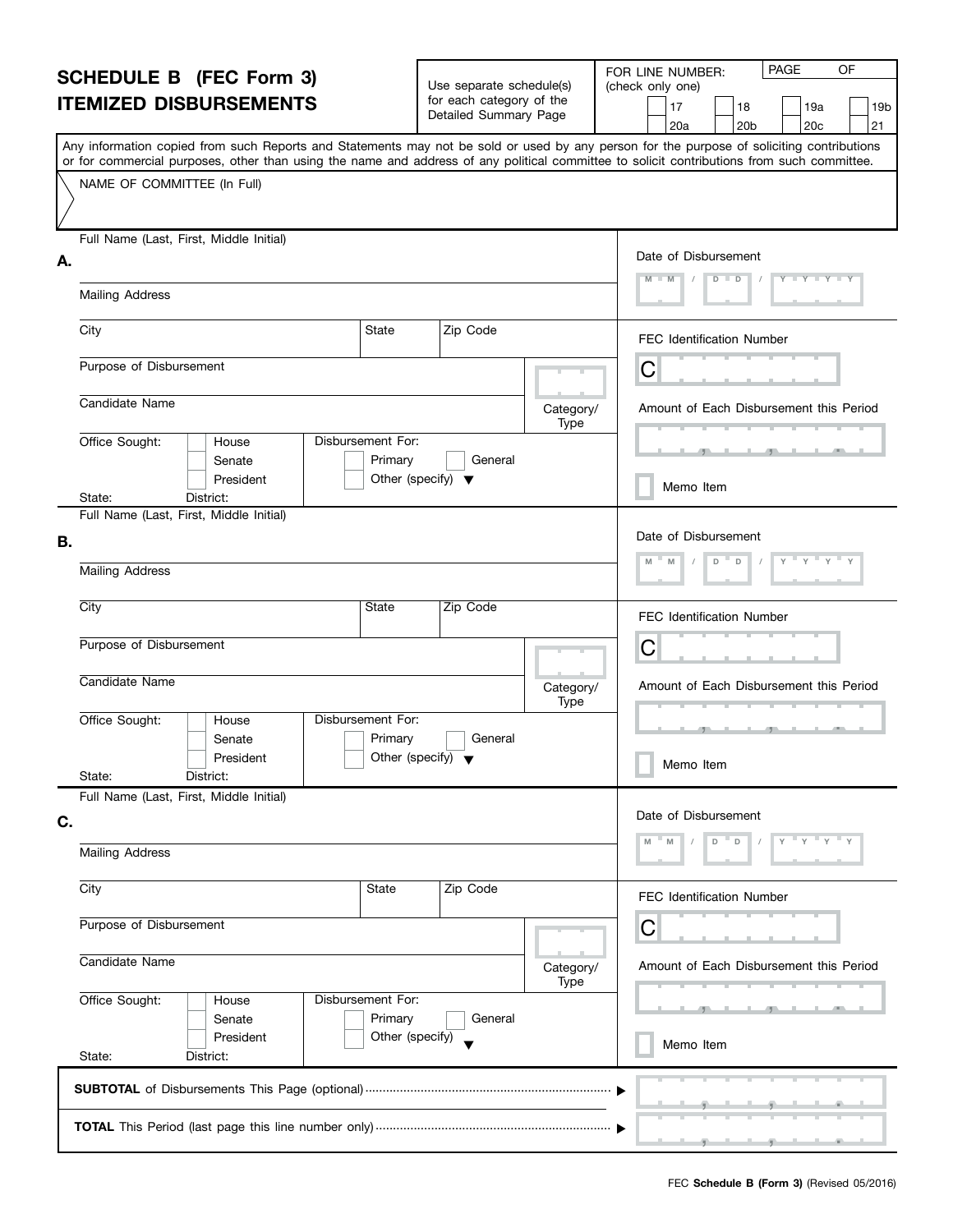| <b>SCHEDULE C</b> (FEC Form 3)<br><b>LOANS</b>                                                                        |                                                                                                |                            |          | Use separate schedule(s)<br>for each category of the<br>Detailed Summary Page | OF<br><b>PAGE</b><br>FOR LINE NUMBER:<br>13a<br>(check only one)<br>13 <sub>b</sub> |
|-----------------------------------------------------------------------------------------------------------------------|------------------------------------------------------------------------------------------------|----------------------------|----------|-------------------------------------------------------------------------------|-------------------------------------------------------------------------------------|
| NAME OF COMMITTEE (In Full)                                                                                           |                                                                                                |                            |          |                                                                               |                                                                                     |
| LOAN SOURCE Full Name (Last, First, Middle Initial)                                                                   |                                                                                                |                            |          | Memo Item                                                                     | Election:<br>Primary<br>General                                                     |
| <b>Mailing Address</b>                                                                                                |                                                                                                |                            |          |                                                                               | Other (specify) $\blacktriangledown$                                                |
| City                                                                                                                  |                                                                                                | State                      | ZIP Code |                                                                               | Personal Funds of the Candidate                                                     |
| Original Amount of Loan                                                                                               |                                                                                                | Cumulative Payment To Date |          |                                                                               | Balance Outstanding at Close of This Period<br>والمستقبل والمستقبلات                |
| <b>TERMS</b><br>Date Incurred<br>$D$ D<br>$\sqrt{2}$<br>M<br>List All Endorsers or Guarantors (if any) to Loan Source | $\frac{1}{\gamma} + \frac{1}{\gamma} + \frac{1}{\gamma} + \frac{1}{\gamma} + \frac{1}{\gamma}$ | D<br>M<br>D<br>M           | Date Due | Interest Rate<br>(If none, enter 0)<br>$Y$ $Y$ $Y$ $Y$ $Y$                    | Secured:<br>Yes<br>$%$ (apr)<br>No                                                  |
| 1. Full Name (Last, First, Middle Initial)                                                                            |                                                                                                |                            |          | Name of Employer                                                              |                                                                                     |
| Mailing Address                                                                                                       |                                                                                                |                            |          | Occupation                                                                    |                                                                                     |
| City                                                                                                                  | State                                                                                          | ZIP Code                   |          | Amount<br>Guaranteed<br>Outstanding:                                          |                                                                                     |
| 2. Full Name (Last, First, Middle Initial)<br>Mailing Address                                                         |                                                                                                |                            |          | Name of Employer<br>Occupation                                                |                                                                                     |
| City                                                                                                                  | <b>State</b>                                                                                   | ZIP Code                   |          | Amount<br>Guaranteed<br>Outstanding:                                          |                                                                                     |
| 3. Full Name (Last, First, Middle Initial)                                                                            |                                                                                                |                            |          | Name of Employer                                                              |                                                                                     |
| Mailing Address                                                                                                       |                                                                                                |                            |          | Occupation                                                                    |                                                                                     |
| City                                                                                                                  | <b>State</b>                                                                                   | ZIP Code                   |          | Amount<br>Guaranteed<br>Outstanding:                                          |                                                                                     |
| 4. Full Name (Last, First, Middle Initial)                                                                            |                                                                                                |                            |          | Name of Employer                                                              |                                                                                     |
| <b>Mailing Address</b>                                                                                                |                                                                                                |                            |          | Occupation                                                                    |                                                                                     |
| City                                                                                                                  | State                                                                                          | ZIP Code                   |          | Amount<br>Guaranteed<br>Outstanding:                                          | m                                                                                   |
|                                                                                                                       |                                                                                                |                            |          |                                                                               | m.                                                                                  |

**Carry outstanding balance only to LINE 3, Schedule D, for this line. If no Schedule D, carry forward to appropriate line of Summary.**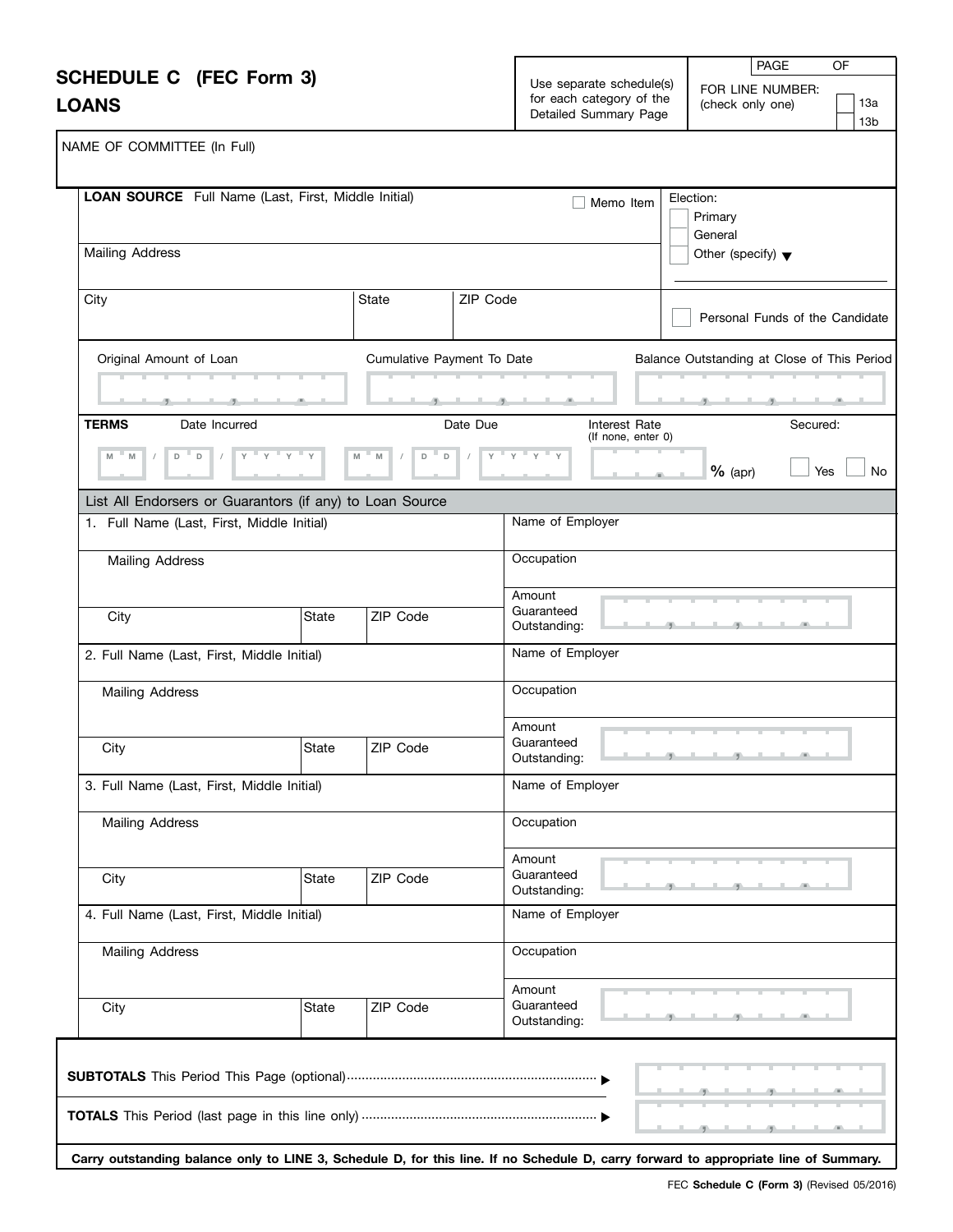# **SCHEDULE C-1 (FEC Form 3)**

# **LOANS AND LINES OF CREDIT FROM LENDING INSTITUTIONS**

**Federal Election Commission, Washington, D.C. 20463**

| Supplementary for    |               |  |  |  |  |  |  |
|----------------------|---------------|--|--|--|--|--|--|
| Information found on |               |  |  |  |  |  |  |
| Page                 | of Schedule C |  |  |  |  |  |  |

| NAME OF COMMITTEE (In Full)                                                                                                                                                                                                                             |                                                                                        |                                                                                                                              |                 |                                                      | FEC IDENTIFICATION NUMBER                 |  |  |
|---------------------------------------------------------------------------------------------------------------------------------------------------------------------------------------------------------------------------------------------------------|----------------------------------------------------------------------------------------|------------------------------------------------------------------------------------------------------------------------------|-----------------|------------------------------------------------------|-------------------------------------------|--|--|
|                                                                                                                                                                                                                                                         |                                                                                        |                                                                                                                              | C               |                                                      |                                           |  |  |
| <b>LENDING INSTITUTION (LENDER)</b>                                                                                                                                                                                                                     |                                                                                        | Amount of Loan                                                                                                               |                 | Interest Rate (APR)                                  |                                           |  |  |
| Full Name                                                                                                                                                                                                                                               |                                                                                        |                                                                                                                              |                 |                                                      |                                           |  |  |
|                                                                                                                                                                                                                                                         |                                                                                        |                                                                                                                              |                 |                                                      | $\frac{0}{0}$                             |  |  |
| Mailing Address                                                                                                                                                                                                                                         |                                                                                        |                                                                                                                              | $M - M$         |                                                      |                                           |  |  |
|                                                                                                                                                                                                                                                         |                                                                                        | Date Incurred or Established                                                                                                 |                 | $D$ $D$                                              | $Y = Y = Y = Y$                           |  |  |
| City<br>State                                                                                                                                                                                                                                           | Zip Code                                                                               |                                                                                                                              | $M - M$         | $Y = Y = Y + Y$<br>$D - D$                           |                                           |  |  |
|                                                                                                                                                                                                                                                         |                                                                                        | Date Due                                                                                                                     |                 |                                                      |                                           |  |  |
|                                                                                                                                                                                                                                                         |                                                                                        |                                                                                                                              |                 |                                                      |                                           |  |  |
| A. Has loan been restructured?<br>No                                                                                                                                                                                                                    | Yes                                                                                    | If yes, date originally incurred                                                                                             | $M - M$         | $D$ $D$<br>$\sqrt{ }$                                | $Y - Y - Y - Y$                           |  |  |
| B. If line of credit,                                                                                                                                                                                                                                   |                                                                                        | Total                                                                                                                        |                 |                                                      |                                           |  |  |
|                                                                                                                                                                                                                                                         |                                                                                        | Outstanding                                                                                                                  |                 |                                                      |                                           |  |  |
| Amount of this Draw:                                                                                                                                                                                                                                    |                                                                                        | Balance:                                                                                                                     |                 | <b>The South Contract Contract Contract Contract</b> |                                           |  |  |
| C. Are other parties secondarily liable for the debt incurred?                                                                                                                                                                                          |                                                                                        |                                                                                                                              |                 |                                                      |                                           |  |  |
| No<br>Yes                                                                                                                                                                                                                                               |                                                                                        | (Endorsers and guarantors must be reported on Schedule C.)                                                                   |                 |                                                      |                                           |  |  |
| D. Are any of the following pledged as collateral for the loan: real estate, personal                                                                                                                                                                   |                                                                                        |                                                                                                                              |                 | What is the value of this collateral?                |                                           |  |  |
| property, goods, negotiable instruments, certificates of deposit, chattel papers,                                                                                                                                                                       |                                                                                        |                                                                                                                              |                 |                                                      |                                           |  |  |
| No<br>Yes<br>If yes, specify:                                                                                                                                                                                                                           | stocks, accounts receivable, cash on deposit, or other similar traditional collateral? |                                                                                                                              |                 |                                                      |                                           |  |  |
|                                                                                                                                                                                                                                                         |                                                                                        |                                                                                                                              |                 |                                                      | Does the lender have a perfected security |  |  |
|                                                                                                                                                                                                                                                         |                                                                                        |                                                                                                                              | interest in it? | No.                                                  | Yes                                       |  |  |
| E. Are any future contributions or future receipts of interest income, pledged as<br>collateral for the loan?<br>No.                                                                                                                                    | Yes                                                                                    |                                                                                                                              |                 | What is the estimated value?                         |                                           |  |  |
|                                                                                                                                                                                                                                                         |                                                                                        | If yes, specify:                                                                                                             |                 |                                                      |                                           |  |  |
|                                                                                                                                                                                                                                                         |                                                                                        |                                                                                                                              |                 | <b>Andrew Controller State Street English</b>        |                                           |  |  |
| A depository account must be established pursuant<br>to 11 CFR 100.82(e)(2) and 100.142(e)(2).                                                                                                                                                          |                                                                                        | Location of account:                                                                                                         |                 |                                                      |                                           |  |  |
| Date account established:                                                                                                                                                                                                                               |                                                                                        | Address:                                                                                                                     |                 |                                                      |                                           |  |  |
| $D$ D<br>$- M$<br>$\frac{1}{2}$<br>M                                                                                                                                                                                                                    | $Y = Y + Y + Y$                                                                        |                                                                                                                              |                 |                                                      |                                           |  |  |
|                                                                                                                                                                                                                                                         |                                                                                        | City, State, Zip:                                                                                                            |                 |                                                      |                                           |  |  |
| F.<br>If neither of the types of collateral described above was pledged for this loan, or if the amount pledged does not equal or<br>exceed the loan amount, state the basis upon which this loan was made and the basis on which it assures repayment. |                                                                                        |                                                                                                                              |                 |                                                      |                                           |  |  |
|                                                                                                                                                                                                                                                         |                                                                                        |                                                                                                                              |                 |                                                      |                                           |  |  |
| G. COMMITTEE TREASURER                                                                                                                                                                                                                                  |                                                                                        |                                                                                                                              | <b>DATE</b>     |                                                      |                                           |  |  |
| <b>Typed Name</b>                                                                                                                                                                                                                                       |                                                                                        |                                                                                                                              | $M - M$         | $D$ $D$                                              | $+Y+Y+Y$                                  |  |  |
| Signature                                                                                                                                                                                                                                               |                                                                                        |                                                                                                                              |                 |                                                      |                                           |  |  |
| Attach a signed copy of the loan agreement.<br>Н.                                                                                                                                                                                                       |                                                                                        |                                                                                                                              |                 |                                                      |                                           |  |  |
| TO BE SIGNED BY THE LENDING INSTITUTION:<br>Ι.                                                                                                                                                                                                          |                                                                                        |                                                                                                                              |                 |                                                      |                                           |  |  |
| L.<br>are accurate as stated above.                                                                                                                                                                                                                     |                                                                                        | To the best of this institution's knowledge, the terms of the loan and other information regarding the extension of the loan |                 |                                                      |                                           |  |  |
| Ш.                                                                                                                                                                                                                                                      |                                                                                        | The loan was made on terms and conditions (including interest rate) no more favorable at the time than those imposed for     |                 |                                                      |                                           |  |  |
| III. This institution is aware of the requirement that a loan must be made on a basis which assures repayment, and has                                                                                                                                  |                                                                                        | similar extensions of credit to other borrowers of comparable credit worthiness.                                             |                 |                                                      |                                           |  |  |
|                                                                                                                                                                                                                                                         |                                                                                        | complied with the requirements set forth at 11 CFR 100.82 and 100.142 in making this loan.                                   |                 |                                                      |                                           |  |  |
| AUTHORIZED REPRESENTATIVE                                                                                                                                                                                                                               |                                                                                        |                                                                                                                              | <b>DATE</b>     |                                                      |                                           |  |  |
| <b>Typed Name</b>                                                                                                                                                                                                                                       |                                                                                        |                                                                                                                              | $M - M$         | D                                                    | $T - Y = Y - T Y$                         |  |  |
| Signature                                                                                                                                                                                                                                               |                                                                                        | Title                                                                                                                        |                 |                                                      |                                           |  |  |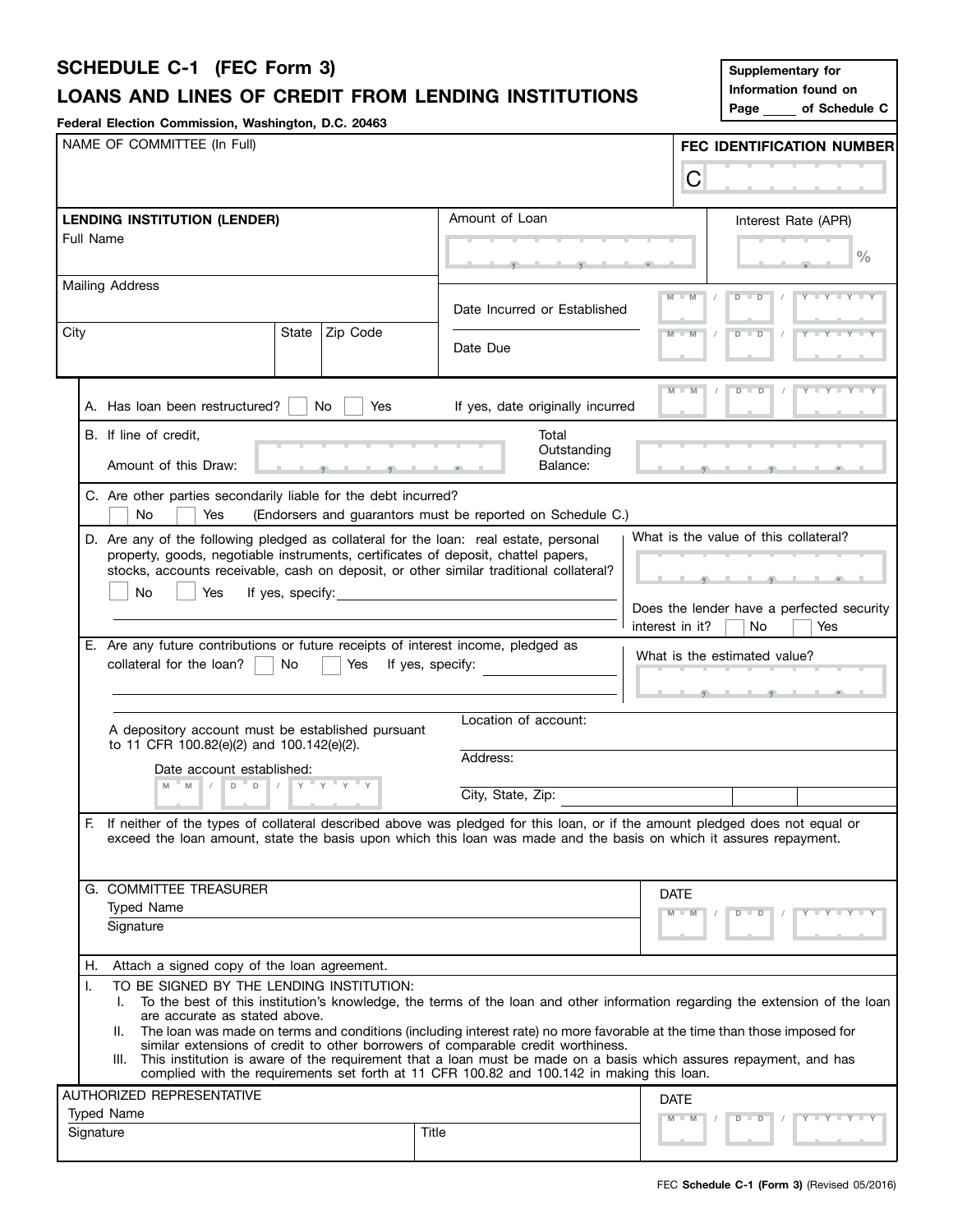| <b>SCHEDULE D (FEC Form 3)</b>                                                                                                                                                                                                       |       |                                   | (Use separate           | <b>PAGE</b><br>OF                                  |
|--------------------------------------------------------------------------------------------------------------------------------------------------------------------------------------------------------------------------------------|-------|-----------------------------------|-------------------------|----------------------------------------------------|
| <b>DEBTS AND OBLIGATIONS</b>                                                                                                                                                                                                         |       |                                   | schedule(s)<br>for each | FOR LINE NUMBER:<br>9                              |
| <b>Excluding Loans</b>                                                                                                                                                                                                               |       |                                   | numbered line)          | (check only one)<br>10                             |
| NAME OF COMMITTEE (In Full)                                                                                                                                                                                                          |       |                                   |                         |                                                    |
| A. Full Name (Last, First, Middle Initial) of Debtor or Creditor                                                                                                                                                                     |       |                                   |                         | Nature of Debt (Purpose):                          |
| <b>Mailing Address</b>                                                                                                                                                                                                               |       |                                   |                         |                                                    |
| City                                                                                                                                                                                                                                 | State | Zip Code                          |                         |                                                    |
| Outstanding Balance Beginning This Period<br><b>The Committee Committee Committee</b>                                                                                                                                                |       |                                   |                         |                                                    |
| Amount Incurred This Period                                                                                                                                                                                                          |       | Payment This Period               |                         | Outstanding Balance at Close of This Period        |
|                                                                                                                                                                                                                                      |       | <b>Contract Contract Contract</b> |                         |                                                    |
| B. Full Name (Last, First, Middle Initial) of Debtor or Creditor                                                                                                                                                                     |       |                                   |                         | Nature of Debt (Purpose):                          |
|                                                                                                                                                                                                                                      |       |                                   |                         |                                                    |
| <b>Mailing Address</b>                                                                                                                                                                                                               |       |                                   |                         |                                                    |
| City                                                                                                                                                                                                                                 | State | Zip Code                          |                         |                                                    |
| Outstanding Balance Beginning This Period<br><u> 1980 - Antonio Alemania de Antonio Alemania de Antonio Alemania de Antonio Alemania de Antonio Alemania de A</u>                                                                    |       |                                   |                         |                                                    |
|                                                                                                                                                                                                                                      |       |                                   |                         |                                                    |
| Amount Incurred This Period                                                                                                                                                                                                          |       | Payment This Period<br>.          |                         | Outstanding Balance at Close of This Period        |
| <u>the contract of the contract of the contract of the contract of the contract of the contract of the contract of the contract of the contract of the contract of the contract of the contract of the contract of the contract </u> |       |                                   |                         | والمستحقق والمستقيل والاستقبال والمستقيم والمستقبل |
| C. Full Name (Last, First, Middle Initial) of Debtor or Creditor                                                                                                                                                                     |       |                                   |                         | Nature of Debt (Purpose):                          |
| <b>Mailing Address</b>                                                                                                                                                                                                               |       |                                   |                         |                                                    |
| City                                                                                                                                                                                                                                 | State | Zip Code                          |                         |                                                    |
| Outstanding Balance Beginning This Period                                                                                                                                                                                            |       |                                   |                         |                                                    |
|                                                                                                                                                                                                                                      |       |                                   |                         |                                                    |
| Amount Incurred This Period                                                                                                                                                                                                          |       | Payment This Period               |                         | Outstanding Balance at Close of This Period        |
|                                                                                                                                                                                                                                      |       |                                   |                         |                                                    |
| 1)                                                                                                                                                                                                                                   |       |                                   |                         |                                                    |
|                                                                                                                                                                                                                                      |       |                                   |                         |                                                    |

| 1) SUBTOTALS This Period This Page (optional) …………………………………………………………………………………………                              |  |  |  |  |                                   |  |
|---------------------------------------------------------------------------------------------------------------|--|--|--|--|-----------------------------------|--|
|                                                                                                               |  |  |  |  | المستحدث والمتعادل والمتع         |  |
|                                                                                                               |  |  |  |  | لمستعمل والمستعمل                 |  |
| 4) ADD 2) and 3) and carry forward to appropriate line of Summary Page (last page only) $\blacktriangleright$ |  |  |  |  | and the company of the company of |  |

FEC **Schedule D (Form 3)** (Revised 05/2016)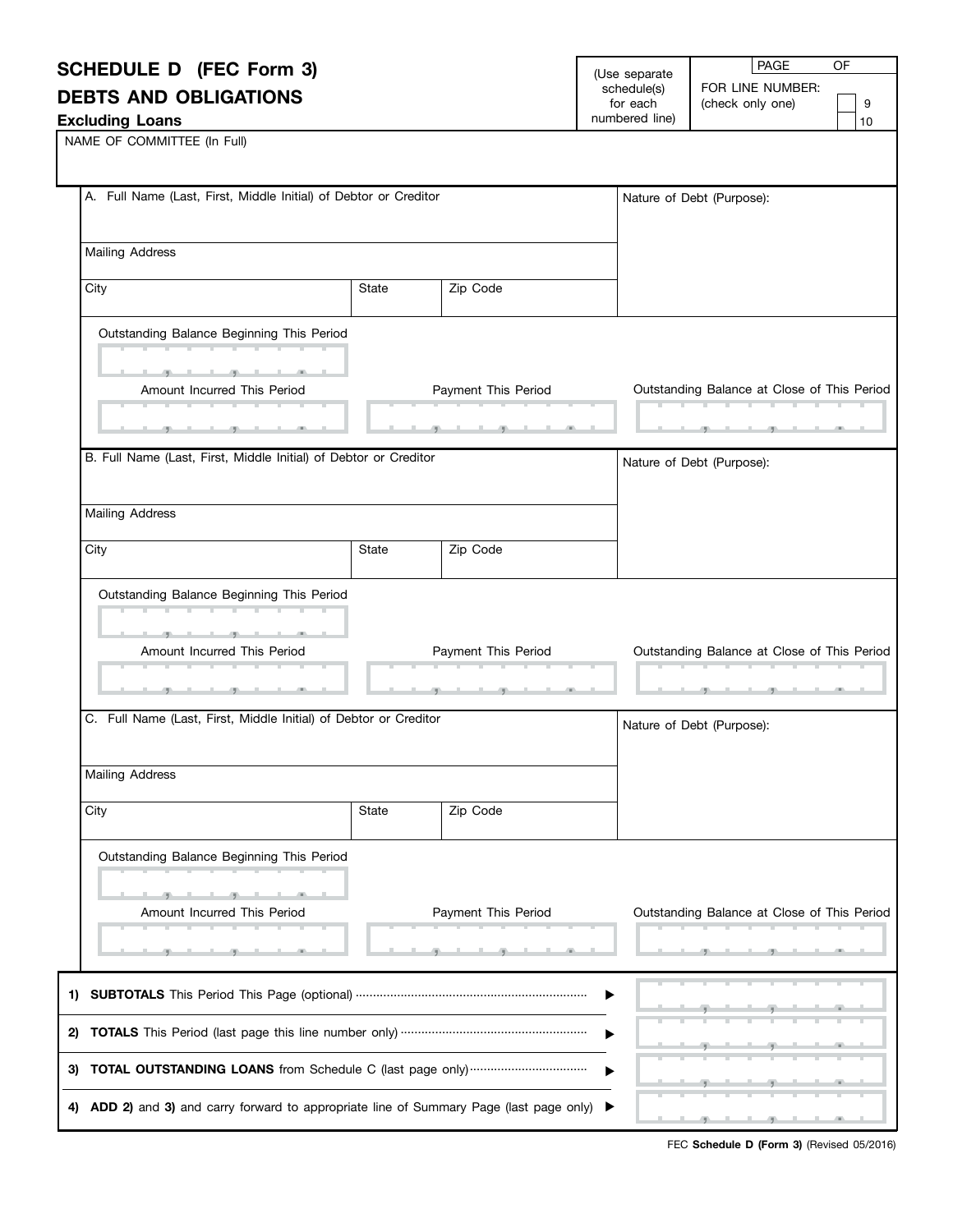## **FEC FORM 3Z (File with Form 3) Part 1: CONSOLIDATION REPORT**

Report Covering Period from:  **M M / D D / Y Y Y Y**

, , .

, , .

NAME OF PRINCIPAL CAMPAIGN COMMITTEE

| $\mathsf{to}$ : $\mathsf{N}$ $\mathsf{M}$ $\mathsf{N}$ $\mathsf{N}$ $\mathsf{N}$ $\mathsf{N}$ $\mathsf{N}$ $\mathsf{N}$ $\mathsf{N}$ $\mathsf{N}$ $\mathsf{N}$ $\mathsf{N}$ $\mathsf{N}$ $\mathsf{N}$ $\mathsf{N}$ $\mathsf{N}$ $\mathsf{N}$ $\mathsf{N}$ $\mathsf{N}$ $\mathsf{N}$ $\mathsf{N}$ $\mathsf{N}$ $\mathsf{N}$ $\mathsf$ |  |  |  |  |
|--------------------------------------------------------------------------------------------------------------------------------------------------------------------------------------------------------------------------------------------------------------------------------------------------------------------------------------|--|--|--|--|
|                                                                                                                                                                                                                                                                                                                                      |  |  |  |  |

J. ÷

NAME OF COMMITTEE AUTHORIZED BY CANDIDATE (Use Separate Page for Each Committtee)

| <b>LINE DESCRIPTION</b>                                                                         |              | <b>LINE DESCRIPTION</b>                                                   |
|-------------------------------------------------------------------------------------------------|--------------|---------------------------------------------------------------------------|
| 6(c) Net Contributions                                                                          | $-1$         | 15<br><b>Other Receipts</b>                                               |
| Net Operating<br>7(c)<br><b>Expenditures</b>                                                    |              | <b>Total Receipts</b><br>16                                               |
| Debts and Obligations<br>9<br>Owed TO the Committee                                             |              | 17<br><b>Operating Expenditures</b>                                       |
| Debts and Obligations<br>Owed BY the Committee<br>10                                            |              | Transfers to Other<br>18<br><b>Authorized Committees</b>                  |
| Contributions from<br>Individuals/Persons<br>11(a)<br><b>Other Than Political</b><br>Committees |              | Repayments of Loans<br>19(a) Made or Guaranteed<br>by Candidate           |
| Contributions from<br>11(b) Political Party<br>Committees                                       | -9           | 19(b) Other Loan Repayments                                               |
| Contributions from Other<br>11(c)<br><b>Political Committees</b>                                |              | 19(c) Total Loan Repayments                                               |
| Contributions from<br>11(d)<br>the Candidate                                                    |              | Refunds of Contributions<br>20(a)<br>to Individuals/Persons               |
| 11(e) Total Contributions                                                                       | H.           | <b>Refunds of Contributions</b><br>20(b) to Political Party<br>Committees |
| Transfers from Other<br>12<br><b>Authorized Committees</b>                                      |              | Refunds of Contributions<br>20(c) to Other Political<br>Committees        |
| Loans Made or<br>13(a) Guaranteed by<br>the Candidate                                           | п            | <b>Total Contributions</b><br>20(d)<br>Refunds                            |
| 13(b) All Other Loans                                                                           |              | <b>Other Disbursements</b><br>21                                          |
| 13(c) Total Loans                                                                               |              | <b>Total Disbursements</b><br>22                                          |
| Offsets to Operating<br>14<br>Expenditures                                                      | $\mathbb{R}$ | Cash on Hand at<br>23<br>Beginning of<br>Reporting Period                 |

| 17    | <b>Operating Expenditures</b>                                      |    |          |     |                                   | л  | 伊                                                                                                                                                                                                                                                                                                                                                                                    |                |   |  |
|-------|--------------------------------------------------------------------|----|----------|-----|-----------------------------------|----|--------------------------------------------------------------------------------------------------------------------------------------------------------------------------------------------------------------------------------------------------------------------------------------------------------------------------------------------------------------------------------------|----------------|---|--|
| 18    | Transfers to Other<br><b>Authorized Committees</b>                 |    |          |     |                                   |    |                                                                                                                                                                                                                                                                                                                                                                                      |                |   |  |
|       | Repayments of Loans                                                |    |          | -91 | л.                                |    | $-9$                                                                                                                                                                                                                                                                                                                                                                                 | JL.            |   |  |
|       | 19(a) Made or Guaranteed<br>by Candidate                           |    |          | æ.  | л.                                | a. | -91                                                                                                                                                                                                                                                                                                                                                                                  |                |   |  |
|       | 19(b) Other Loan Repayments                                        |    |          |     |                                   |    |                                                                                                                                                                                                                                                                                                                                                                                      |                |   |  |
|       |                                                                    | ۰  | <u>.</u> |     |                                   |    | $\overline{y}$ and $\overline{y}$ and $\overline{y}$                                                                                                                                                                                                                                                                                                                                 |                |   |  |
|       | 19(c) Total Loan Repayments                                        |    |          |     |                                   |    | -91                                                                                                                                                                                                                                                                                                                                                                                  |                |   |  |
| 20(a) | Refunds of Contributions<br>to Individuals/Persons                 |    |          |     |                                   |    |                                                                                                                                                                                                                                                                                                                                                                                      |                |   |  |
|       |                                                                    | л. |          |     | $\overline{1}$                    |    |                                                                                                                                                                                                                                                                                                                                                                                      | $\overline{1}$ | л |  |
|       | Refunds of Contributions<br>20(b) to Political Party<br>Committees | ш  | ш        | 田   | л                                 | J. | 併                                                                                                                                                                                                                                                                                                                                                                                    | ш              | л |  |
|       | Refunds of Contributions                                           |    |          |     |                                   |    | Ŧ                                                                                                                                                                                                                                                                                                                                                                                    |                |   |  |
|       | 20(c) to Other Political<br>Committees                             |    |          | m.  |                                   | -  | -91                                                                                                                                                                                                                                                                                                                                                                                  | л              |   |  |
| 20(d) | <b>Total Contributions</b><br>Refunds                              |    |          |     |                                   |    |                                                                                                                                                                                                                                                                                                                                                                                      |                |   |  |
|       |                                                                    |    |          |     |                                   |    | 何                                                                                                                                                                                                                                                                                                                                                                                    |                |   |  |
| 21    | <b>Other Disbursements</b>                                         |    |          |     | $\overline{9}$ and $\overline{9}$ |    |                                                                                                                                                                                                                                                                                                                                                                                      |                |   |  |
| 22    | <b>Total Disbursements</b>                                         |    |          |     |                                   |    |                                                                                                                                                                                                                                                                                                                                                                                      |                |   |  |
|       |                                                                    |    |          | o   | ш                                 | л  | σ                                                                                                                                                                                                                                                                                                                                                                                    |                |   |  |
| 23    | Cash on Hand at<br>Beginning of<br>Reporting Period                |    |          |     |                                   |    | $\overline{9}$ $\overline{9}$                                                                                                                                                                                                                                                                                                                                                        | -              |   |  |
| 27    | Cash on Hand at Close                                              |    |          |     |                                   |    |                                                                                                                                                                                                                                                                                                                                                                                      |                |   |  |
|       | of Reporting Period                                                |    |          |     |                                   |    | $\overline{1}$ $\overline{1}$ $\overline{1}$ $\overline{1}$ $\overline{1}$ $\overline{1}$ $\overline{1}$ $\overline{1}$ $\overline{1}$ $\overline{1}$ $\overline{1}$ $\overline{1}$ $\overline{1}$ $\overline{1}$ $\overline{1}$ $\overline{1}$ $\overline{1}$ $\overline{1}$ $\overline{1}$ $\overline{1}$ $\overline{1}$ $\overline{1}$ $\overline{1}$ $\overline{1}$ $\overline{$ |                |   |  |